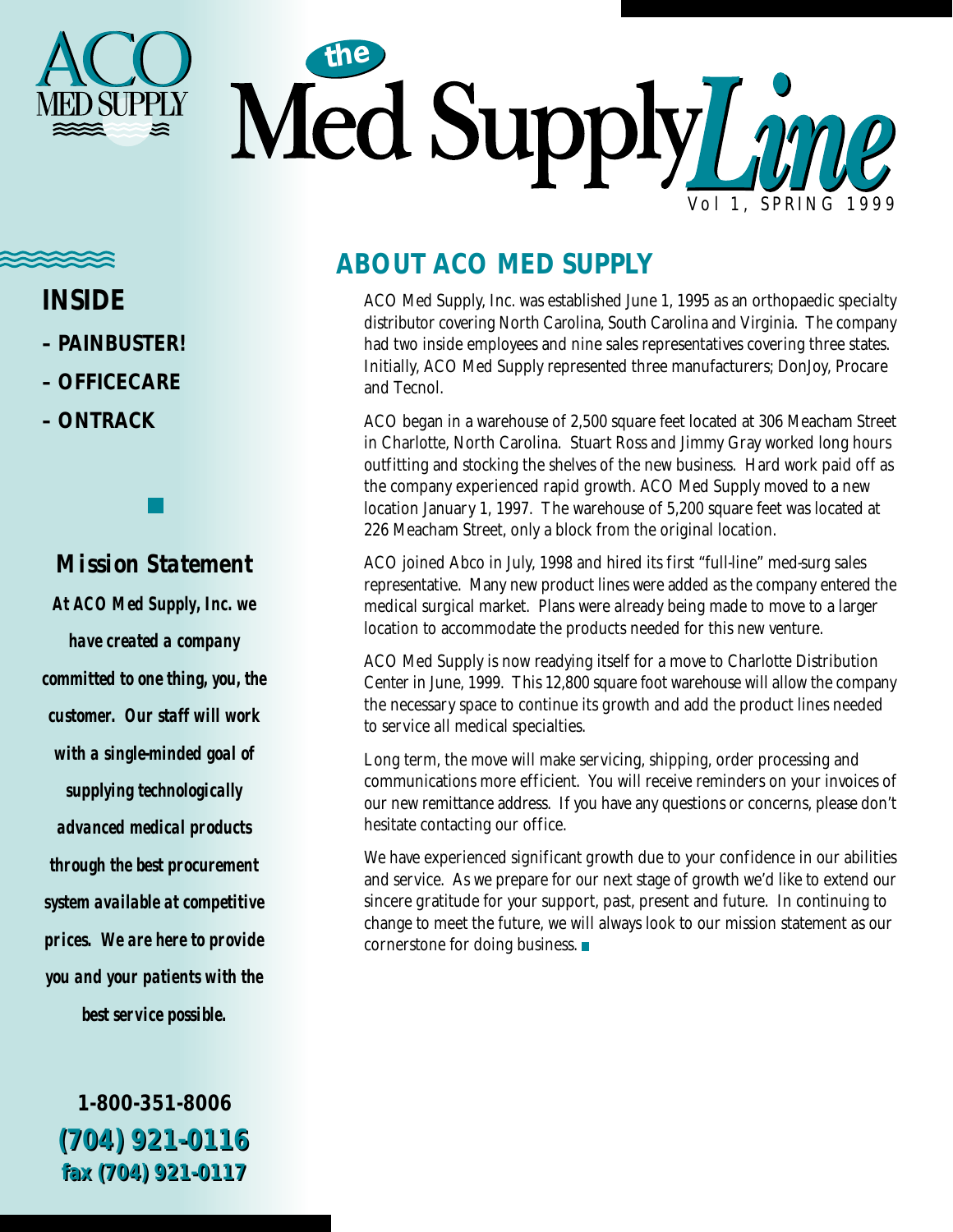## **WHO YA GONNA CALL?**

Orthopaedic patients can now have virtually pain-free surgery thanks to **PainBuster,** a new pain management system. PainBuster provides continuous infusion of a non-narcotic, local anesthetic



directly into the wound site for up to 72 hours after surgery. PainBuster was the first product of its kind to be cleared by the FDA for orthopaedic applications. The use of non-narcotics eliminates negative side effects typically involved with narcotic pain relievers that can interfere with the patient's recovery.

> There are approximately 3.5 million orthopaedic surgeries in the United States each year, of which about 1.4 million involve significant post-operative pain. In addition to providing non-narcotic pain relief, the PainBuster system offers profound advantages over existing treatments. Its continuous flow into the surgical site decreases the incidence of breakthrough pain that is sometimes experienced with the intermittent administration of intravenous injections or oral pain relievers.

Insurers have embraced this technology because of its potential to reduce hospital stays and rehabilitation times to enable patients to return to their normal activities faster, thus decreasing the total cost of the procedure. In addition, the complete system is portable, disposable and cost-effective.

To receive an educational video featuring Dr. Lonnie Paulos and patient testimonial, or to schedule PainBuster for your next surgical case, contact your local DonJoy sales representative or call 800-351-8006.

#### **ACO Med Supply Sales Team**

ACO Med Supply distributes orthopaedic and med-surg products in North Carolina, South Carolina and Virginia. Within this three-state area our sales team represents over 100 years of orthopaedic experience.

Pictured here are the ACO Med Supply sales representatives and sales support staff: left to right front row, Jim Reeks, Chuck Plowden, Bobbie Horne, Kenneth Tucker, Jimmy Gray, Laura Totilas, Judi Judge, Tim VanSchaick, back row, Alan Livingston, Rod Ferguson, Chuck Sharpe, Stuart Ross. Not pictured: Kevin Jordan, Angela Sampson, Grant Prescott, Nancy Feder, Garrick Shannon, Melanie Byrd and Tracey Moody.

#### **ABCO MEMBERSHIP**

As of July 1998 ACO Med Supply became an Abco member. As a member, ACO Med Supply has access to hundreds of manufacturers. Not only can we supply your orthopaedic product needs, but literally thousands of other med-surg products. As part of our move to a larger warehouse facility, we are able to stock the products you need for a quick delivery.

Let's back up for a moment. You may be wondering, "What is Abco, anyway?" Abco Dealers is a medical products buying and selling cooperative that negotiates with carefully selected manufacturers on behalf of the Abco distributor, (that's us, ACO Med Supply!). Abco distributor sales are over \$1 billion per year. With sales at this level, Abco is able to negotiate significant discounts through volume purchasing.

What does this mean to you, our customer? It means utilizing one source for your med-surg items, your orthopaedic softgoods, and specialty bracing. We at ACO Med Supply are employing critical strategies to maintain an edge in the consolidation of medical products distribution.

Because we are a regional distributor we work hard to keep up with local meetings, trade shows and events. ACO sales representatives participate in local and regional professional organizations, and support local fund raising efforts; they also organize training programs such as casting labs and brace-fitting workshops.

We at ACO Med Supply are proud of each of our sales representatives. It is our goal to work with our customers as partners in a consulting capacity. Each sales representative works closely with the doctors, staff and patients to ensure a high level of customer service and patient care. ACO sales representatives are backed by our promise to procure quality products at competitive prices with customer driven programs to reduce costs (i.e. vendor consolidation, custom fax order forms, single source invoicing, and extended hours).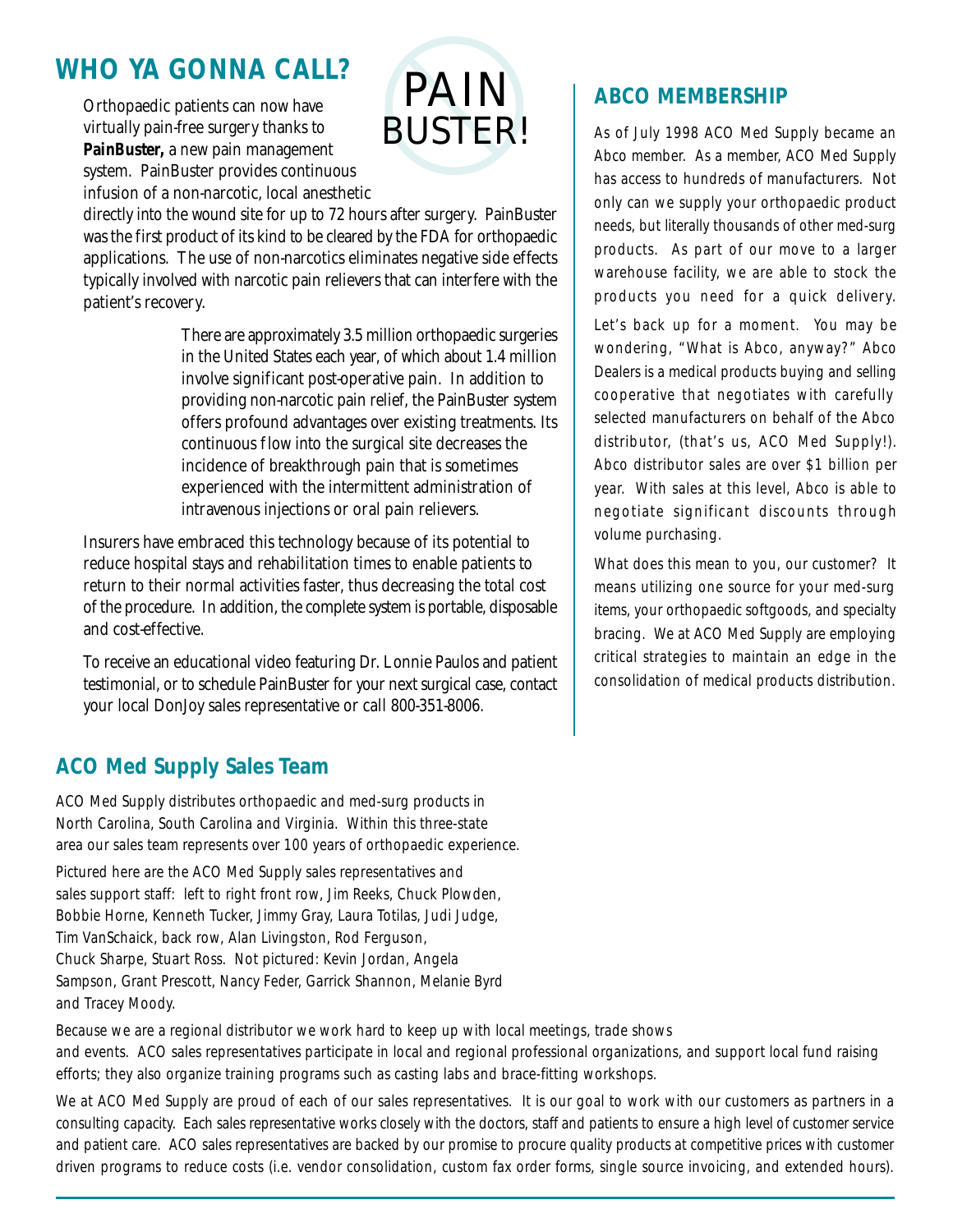### **INVENTORY MANAGEMENT MADE EASY THROUGH DONJOY'S OFFICECARE**

One of the ongoing concerns in the medical community is how to reduce the overhead of stocking softgoods while continuing to provide quality products at the point of service. Clinics that dispense DME products are all too aware of the costs involved. Upon close examination many offices even discover they are not recouping their costs of dispensing softgoods. DonJoy's OfficeCare program offers a creative solution to "inventory control".

OfficeCare is a comprehensive program designed to allow you to provide the products you want for your patients in the convenience of your office — without the concerns associated with reimbursement. Through DonJoy's OfficeCare program, DonJoy stocks the office with the products you want from a full line of orthopaedic softgoods. This means you'll no longer have cash tied up in inventory or lose money on uncollectible claims. We assume responsibility for maintaining clinic inventory and billing the insurance company on behalf of the patient, leaving you to focus on patient care.

Staff paperwork is kept to a minimum, and because of our national relationships with most major insurance companies, you can be sure claims will be handled efficiently for your patients.

Instead of seeing numerous sales representatives in the course of the day and week, you'll have all your orthopaedic product needs met by one sales representative; your ACO representative. The OfficeCare program affords your practice the capability of providing products to your patients from the convenience of your office, applied by your staff, without the concerns of managing inventory or the difficulty of securing reimbursement. To get started, just ask your local representative or give us a call at 800-351-8006.

# **GET BACK — OnTrack**

DonJoy has released OnTrack, a revolutionary knee brace system. Created by renowned physical therapist Kate Grace, OnTrack provides non-surgical treatment for the common knee pathology, patellofemoral pain (PFP).

There is a high demand for PFP treatment modalities because it is such a pervasive problem. Studies show that 25% of the global population suffers from this type of knee ailment at some point in their life. While there are other products on the market that treat the symptoms of PFP, OnTrack is the first to directly correct one of its underlying causes, patellar malalignment.

Designed for everyday use as well as strenuous physical activity, the OnTrack system relieves pain by realigning the patella in the intercondylar groove, and placing a constant stretch on the lateral knee

structures. With relief of the patellofemoral pain, patients find it easier to work on regaining quadriceps muscle strength. The system provides an easy-to-use, comfortable and patient-compliant alternative.

Grace, a registered physical therapist and orthopaedic physician assistant, spent over 10 years researching PFP at her private practice in San Diego. In support of DonJoy's manufacturing and distribution of the OnTrack brace, Grace will conduct accredited seminars throughout the year focusing on diagnosing and treating PFP. The seminars are targeted at medical practitioners and feature manual therapy techniques, therapeutic exercise strategies and actual patient examinations.

The On-Track is a five part system that is comprised of a neoprene knee cuff and strap that fits over adhesive

knee patches, a VMO activator that provides tactile stimulation and visual biofeedback, and a patient exercise video. The system corrects bony malalignment of the patella, including tilt, glide, rotation and anterior or posterior deformity. Its effectiveness is supported by patient clinical trials, radiographic views and MRI research studies. Training classes are available through DonJoy with educational CEU's. For more information call 800-351-8006.